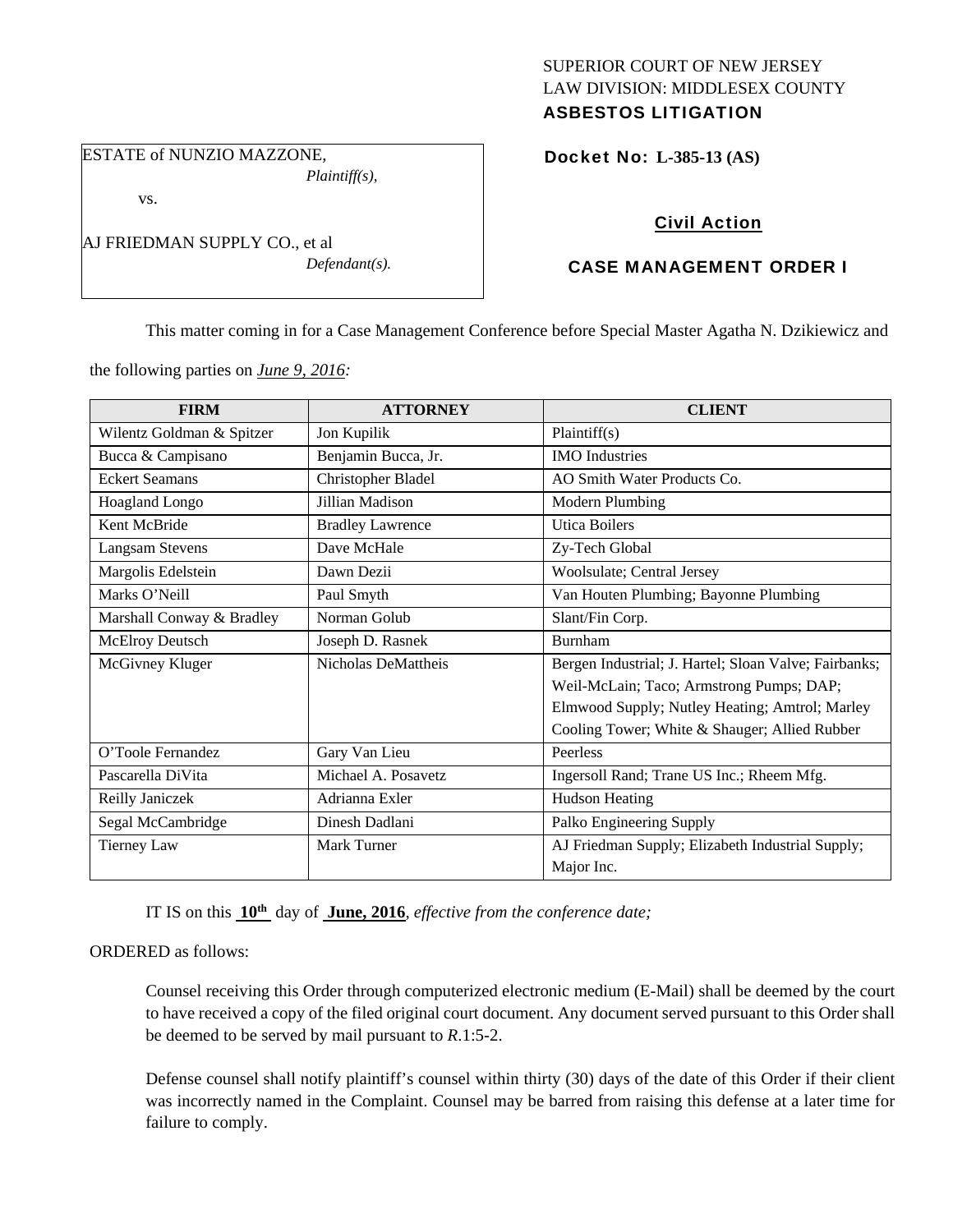# **DISCOVERY**

- June 24, 2016 Defendants shall serve answers to standard interrogatories by this date.
- July 15, 2016 Defendants shall propound supplemental interrogatories and document requests by this date.
- August 31, 2016 Plaintiff shall serve answers to supplemental interrogatories and document requests by this date.
- September 30, 2016 Fact discovery, including depositions, shall be completed by this date. Plaintiff's counsel shall contact the Special Master within one week of this deadline if all fact discovery is not completed.

September 30, 2016 Depositions of corporate representatives shall be completed by this date.

### **EARLY SETTLEMENT**

- June 24, 2016 Settlement demands shall be served on all counsel and the Special Master by this date.
- August 5, 2016 @ 9:30am Early settlement conference. All defense counsel shall appear with authority to negotiate settlement and have a representative authorized to negotiate settlement available by phone. Any request to be excused from the settlement conference shall be made to the Special Master no later than 4:00pm of the day prior to the conference.

## **SUMMARY JUDGMENT MOTION PRACTICE**

- October 21, 2016 Plaintiff's counsel shall advise, in writing, of intent not to oppose motions by this date.
- November 4, 2016 Summary judgment motions shall be filed no later than this date.
- December 2, 2016 Last return date for summary judgment motions.

### **MEDICAL DEFENSE**

March 3, 2017 Defendants shall identify its medical experts and serve medical reports, if any, by this date. **In addition, defendants shall notify plaintiff's counsel (as well as all counsel of record) of a joinder in an expert medical defense by this date.** 

### **LIABILITY EXPERT REPORTS**

- January 20, 2017 Plaintiff shall identify its liability experts and serve liability expert reports or a certified expert statement by this date or waive any opportunity to rely on liability expert testimony.
- March 3, 2017 Defendants shall identify its liability experts and serve liability expert reports, if any, by this date or waive any opportunity to rely on liability expert testimony.

### **EXPERT DEPOSITIONS**

March 31, 2017 Expert depositions shall be completed by this date. To the extent that plaintiff and defendant generic experts have been deposed before, the parties seeking that deposition in this case must file an application before the Special Master and demonstrate the necessity for that deposition.

\_\_\_\_\_\_\_\_\_\_\_\_\_\_\_\_\_\_\_\_\_\_\_\_\_\_\_\_\_\_\_\_\_\_\_\_\_\_\_\_\_\_\_\_\_\_\_\_\_\_\_\_\_\_\_\_\_\_\_\_\_\_\_\_\_\_\_\_\_\_\_\_\_\_\_\_\_\_\_\_\_\_\_\_\_\_\_\_\_\_\_\_\_\_\_\_\_\_\_\_\_\_\_\_\_\_\_\_\_\_